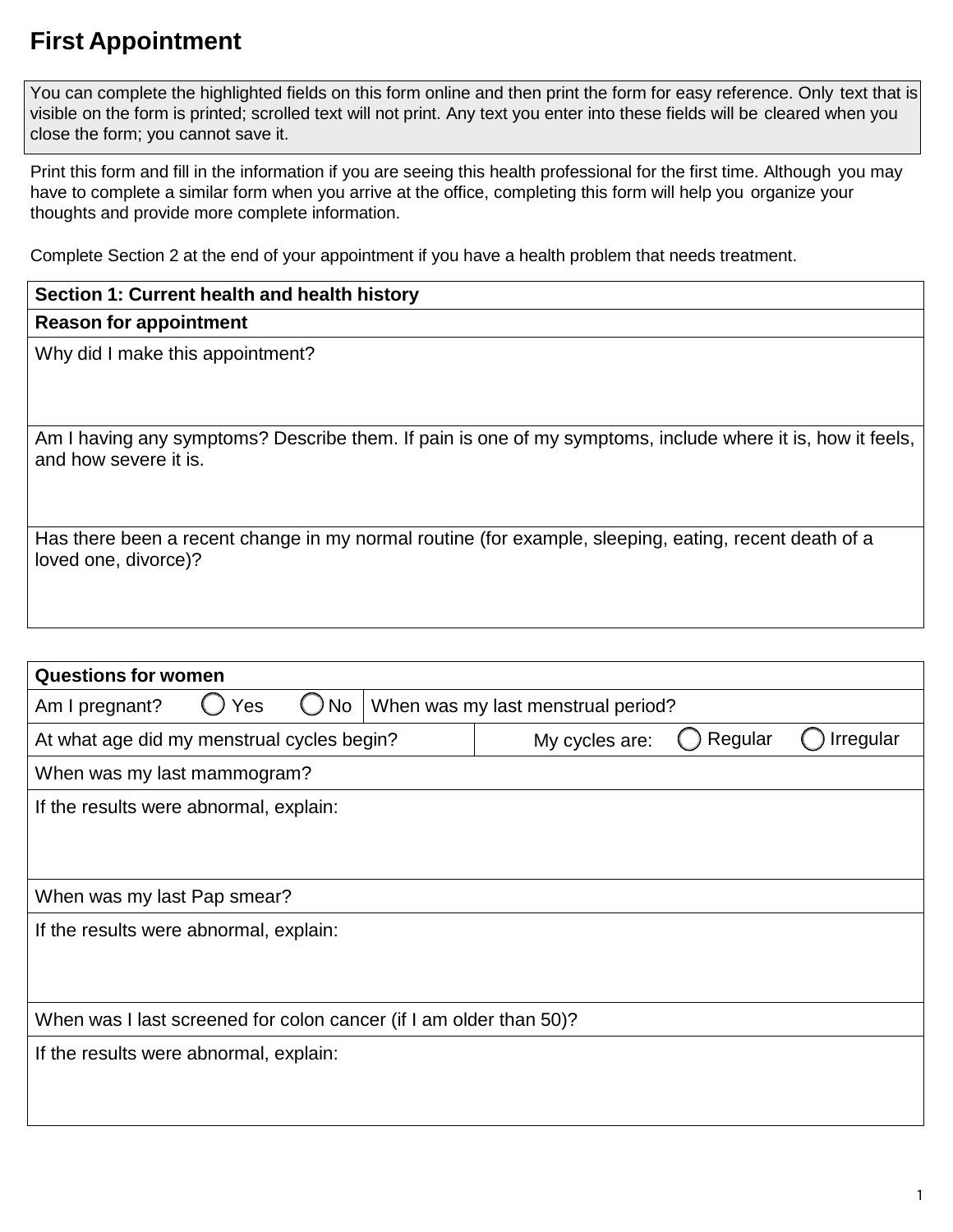### **Questions for men**

When was my last prostate examination (if I am older than 50 and younger than 75)?

If the results were abnormal, explain:

When was I last screened for colon cancer (if I am older than 50)?

If the results were abnormal, explain:

| <b>Immunization history</b> |                    |                     |                    |  |  |  |
|-----------------------------|--------------------|---------------------|--------------------|--|--|--|
| Immunization                | Date last received | <b>Immunization</b> | Date last received |  |  |  |
| Influenza                   |                    | <b>Hepatitis B</b>  |                    |  |  |  |
| Pneumococcal                |                    | <b>Shingles</b>     |                    |  |  |  |
| Tetanus (Td and Tdap)       |                    | Other               |                    |  |  |  |

#### **Health history**

Fill in your current health problems, such as poor eyesight or diabetes, and the name of the health professional you see for each problem.

| <b>Health problem</b> | Health professional |
|-----------------------|---------------------|
|                       |                     |
|                       |                     |
|                       |                     |
|                       |                     |
|                       |                     |
|                       |                     |

| <b>Hospitalizations</b>                                                                                                            |  |  |  |  |  |  |
|------------------------------------------------------------------------------------------------------------------------------------|--|--|--|--|--|--|
| Fill in the information for each time you have been in the hospital. Include any surgeries you have had on<br>an outpatient basis. |  |  |  |  |  |  |
| When was I there?<br>Why was I in the<br>Who was my doctor?<br>What hospital was I in?<br>hospital?<br>(date or year)              |  |  |  |  |  |  |
|                                                                                                                                    |  |  |  |  |  |  |
|                                                                                                                                    |  |  |  |  |  |  |
|                                                                                                                                    |  |  |  |  |  |  |
|                                                                                                                                    |  |  |  |  |  |  |
|                                                                                                                                    |  |  |  |  |  |  |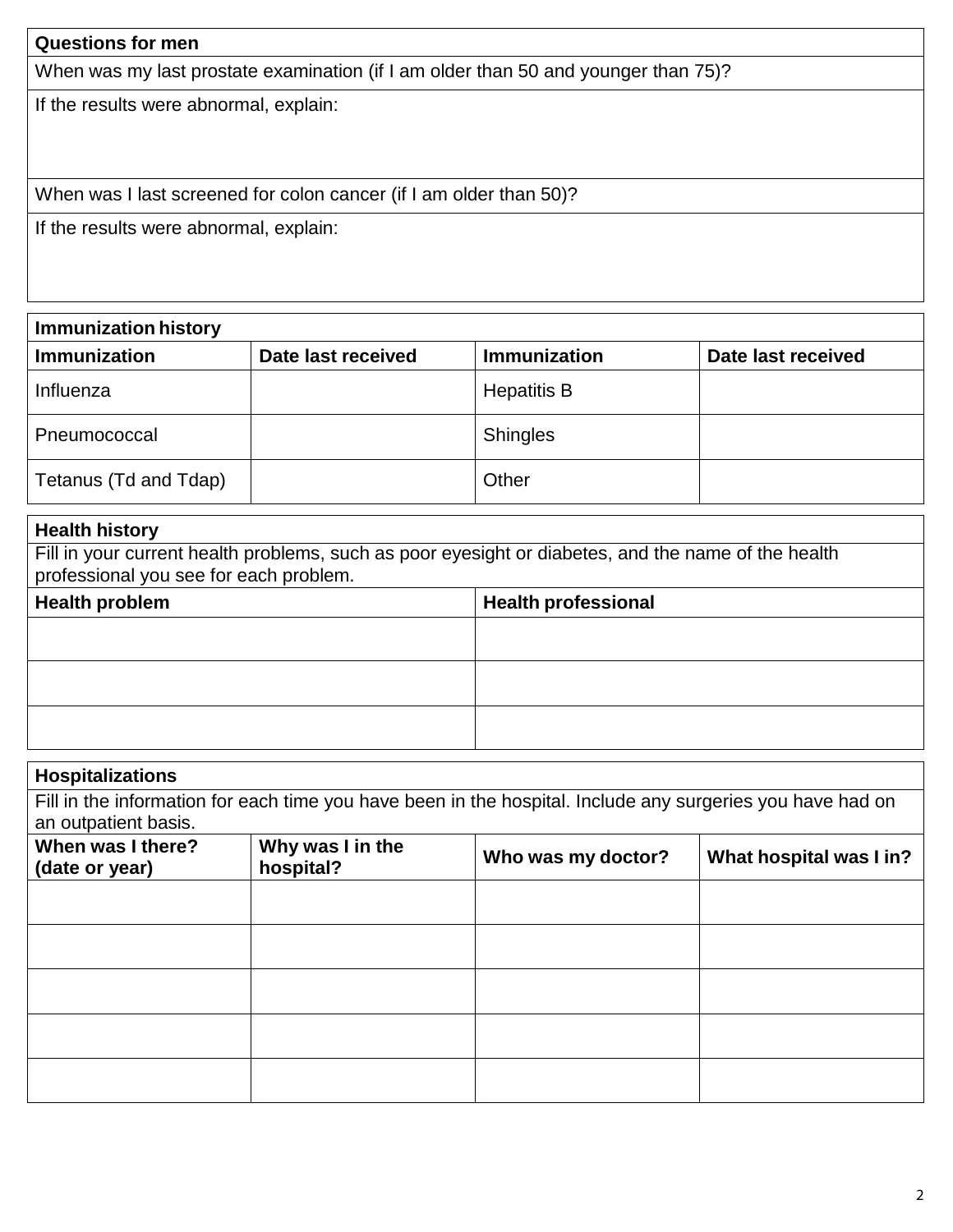| <b>Allergies</b>                                                                          |  |  |  |
|-------------------------------------------------------------------------------------------|--|--|--|
| Fill in the following information if you have allergies to medicines or other substances. |  |  |  |
| Medicine or other substance<br><b>My reaction</b>                                         |  |  |  |
|                                                                                           |  |  |  |
|                                                                                           |  |  |  |
|                                                                                           |  |  |  |
|                                                                                           |  |  |  |
|                                                                                           |  |  |  |
|                                                                                           |  |  |  |

## **Family history**

List family members (parents, brothers, sisters, grandparents) who have or had the following major conditions.

| <b>Health condition</b>                                 | Relative (parent, brother,<br>sister, grandparent) | Age, if<br>living | Age at<br>death | <b>Comments</b> |
|---------------------------------------------------------|----------------------------------------------------|-------------------|-----------------|-----------------|
| Heart problems                                          |                                                    |                   |                 |                 |
| Kidney disease                                          |                                                    |                   |                 |                 |
| Lung disease                                            |                                                    |                   |                 |                 |
| Depression or other<br>major mental health<br>condition |                                                    |                   |                 |                 |
| <b>Diabetes</b>                                         |                                                    |                   |                 |                 |
| <b>Breast cancer</b>                                    |                                                    |                   |                 |                 |
| Colon cancer                                            |                                                    |                   |                 |                 |
| Other cancer or<br>inherited disease                    |                                                    |                   |                 |                 |

#### **Tobacco and alcohol use**

I have never used tobacco products (cigarettes, pipes, cigars, or chewing tobacco).

Fill in the following information if you currently use or have ever used tobacco products.

| <b>Product</b> (cigarettes,<br>pipe, cigars, or<br>chewing tobacco) | How much am I using now, or how much did I<br>use before I quit? (for example, 1 pack of<br>cigarettes a day or 1 cigar about once a week) | How long has it been since<br>I quit? |  |  |  |
|---------------------------------------------------------------------|--------------------------------------------------------------------------------------------------------------------------------------------|---------------------------------------|--|--|--|
|                                                                     |                                                                                                                                            |                                       |  |  |  |
|                                                                     |                                                                                                                                            |                                       |  |  |  |
| How many days a week do I drink alcohol?                            |                                                                                                                                            |                                       |  |  |  |
| How many alcohol drinks do I typically have when I drink?           |                                                                                                                                            |                                       |  |  |  |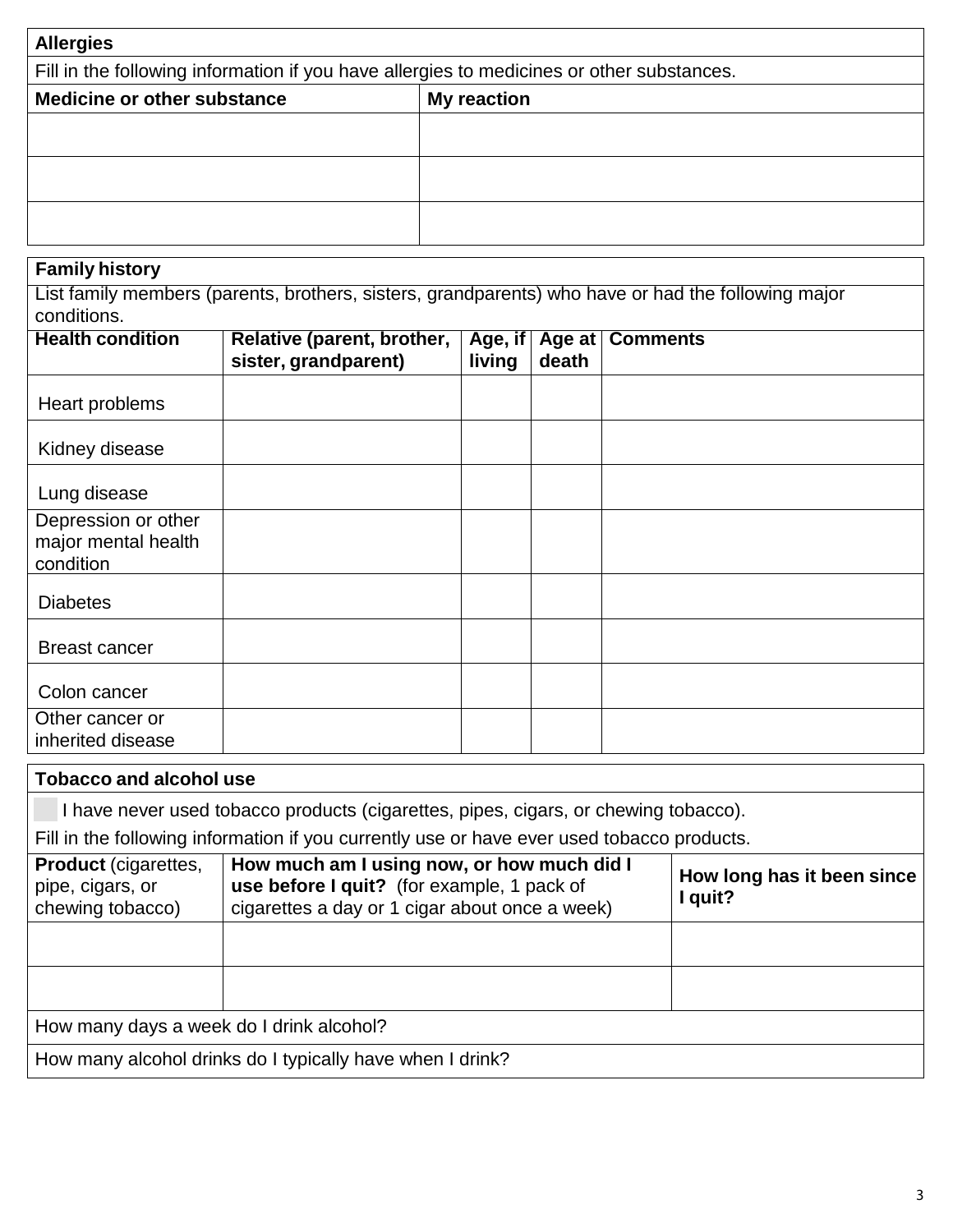| <b>Physical exercise</b>                                                                                                                    |                                                                               |
|---------------------------------------------------------------------------------------------------------------------------------------------|-------------------------------------------------------------------------------|
| What type of exercise do I do? (for   How frequently do I exercise?<br>example, walking, jogging, stretching) (for example, 3 times a week) | How long do I exercise each<br>time? (for example, 10 minutes,<br>30 minutes) |
|                                                                                                                                             |                                                                               |
|                                                                                                                                             |                                                                               |

#### **Personal preferences**

Do I have any cultural, religious, or personal beliefs that may affect my treatment options? Describe them briefly:

What other concerns do I have?

 **Stop here.** By the end of your appointment, make sure you have answers to the questions in Section 2 if you need treatment for a health problem as the result of this visit.

|                                            | Section 2: Treatment for this health problem and next steps |                                                               |                                            |
|--------------------------------------------|-------------------------------------------------------------|---------------------------------------------------------------|--------------------------------------------|
| What is the diagnosis?                     |                                                             |                                                               |                                            |
| What does it mean in plain English?        |                                                             |                                                               |                                            |
| What might happen next?                    |                                                             |                                                               |                                            |
| Do I need a medicine?                      |                                                             | ( ) No<br>Yes                                                 | If yes, fill in the following information. |
| Name of medicine                           | How much and how often to take it                           |                                                               | What to watch for                          |
|                                            |                                                             |                                                               |                                            |
|                                            |                                                             |                                                               |                                            |
| Do I need surgery or another treatment?    |                                                             | ( )Yes<br>No<br>$\left( \begin{array}{c} \end{array} \right)$ | If yes, fill in the following information. |
| <b>Name of treatment</b><br>Who will do it |                                                             | Where it will be done and what to do to prepare for it        |                                            |
|                                            |                                                             |                                                               |                                            |
|                                            |                                                             |                                                               |                                            |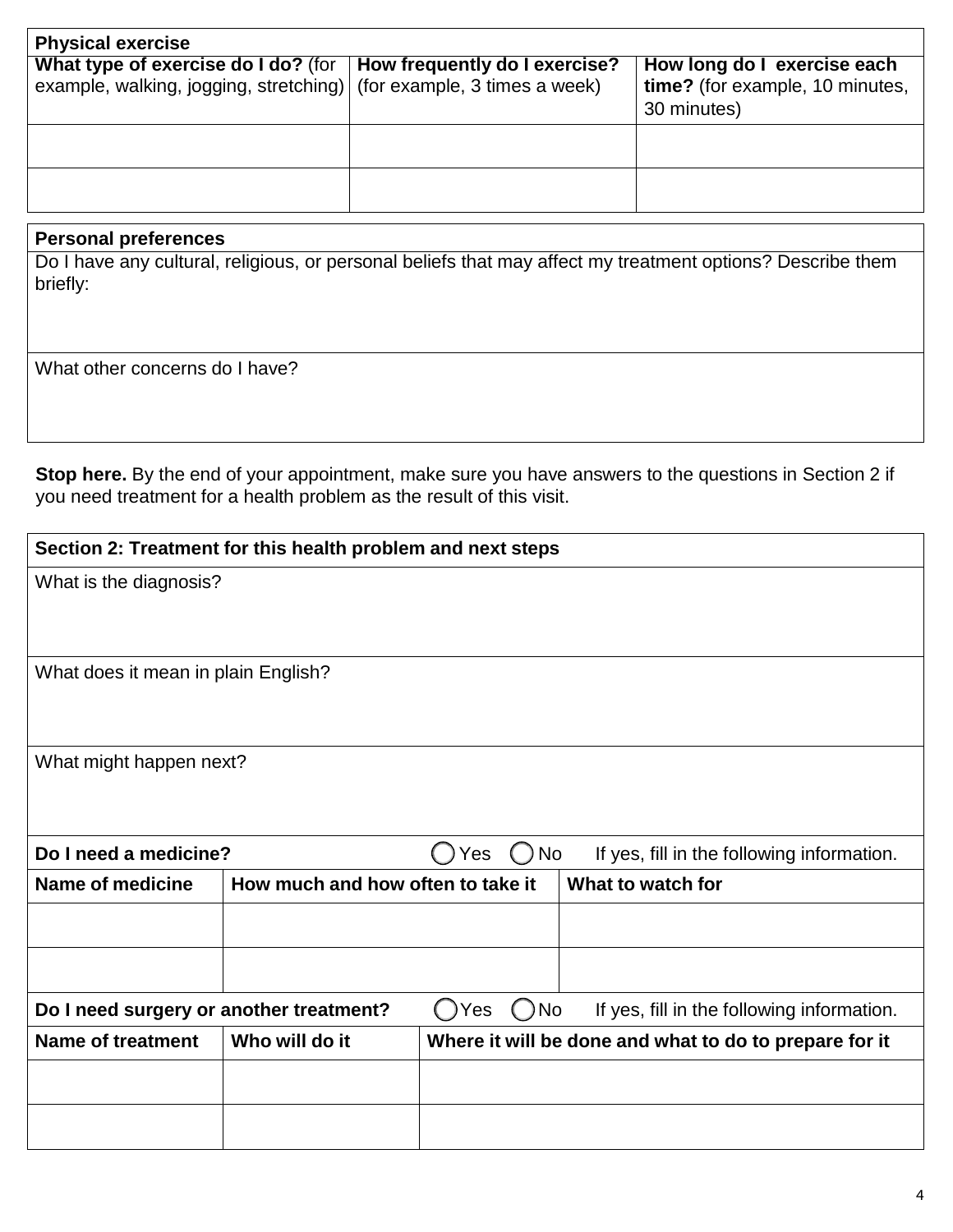| What are the risks and benefits of medicine, surgery, or other treatment? Fill in the following information<br>about the treatment your health professional recommends for this condition. |
|--------------------------------------------------------------------------------------------------------------------------------------------------------------------------------------------|
| What are the chances that the treatment will work?                                                                                                                                         |
| What are the risks associated with the treatment?                                                                                                                                          |
| What might happen if I delay or avoid treatment?                                                                                                                                           |
| How soon will I see results of the treatment?                                                                                                                                              |
| What other treatment options are available?                                                                                                                                                |
| Do I need a medical test or X-ray?<br>Yes $\bigcup$<br>No<br>If yes, fill in the following information.                                                                                    |
| What is the name of the test?                                                                                                                                                              |
| Will the test results change the treatment? If yes, explain:                                                                                                                               |
| How do I get the test results?                                                                                                                                                             |
| What home treatment can I do? Ask the following questions about what you can do to help treat your<br>condition.                                                                           |
| What do I need to change? How?                                                                                                                                                             |
| Eating:                                                                                                                                                                                    |
| Sleeping:                                                                                                                                                                                  |
| Exercise:                                                                                                                                                                                  |
| Other:                                                                                                                                                                                     |